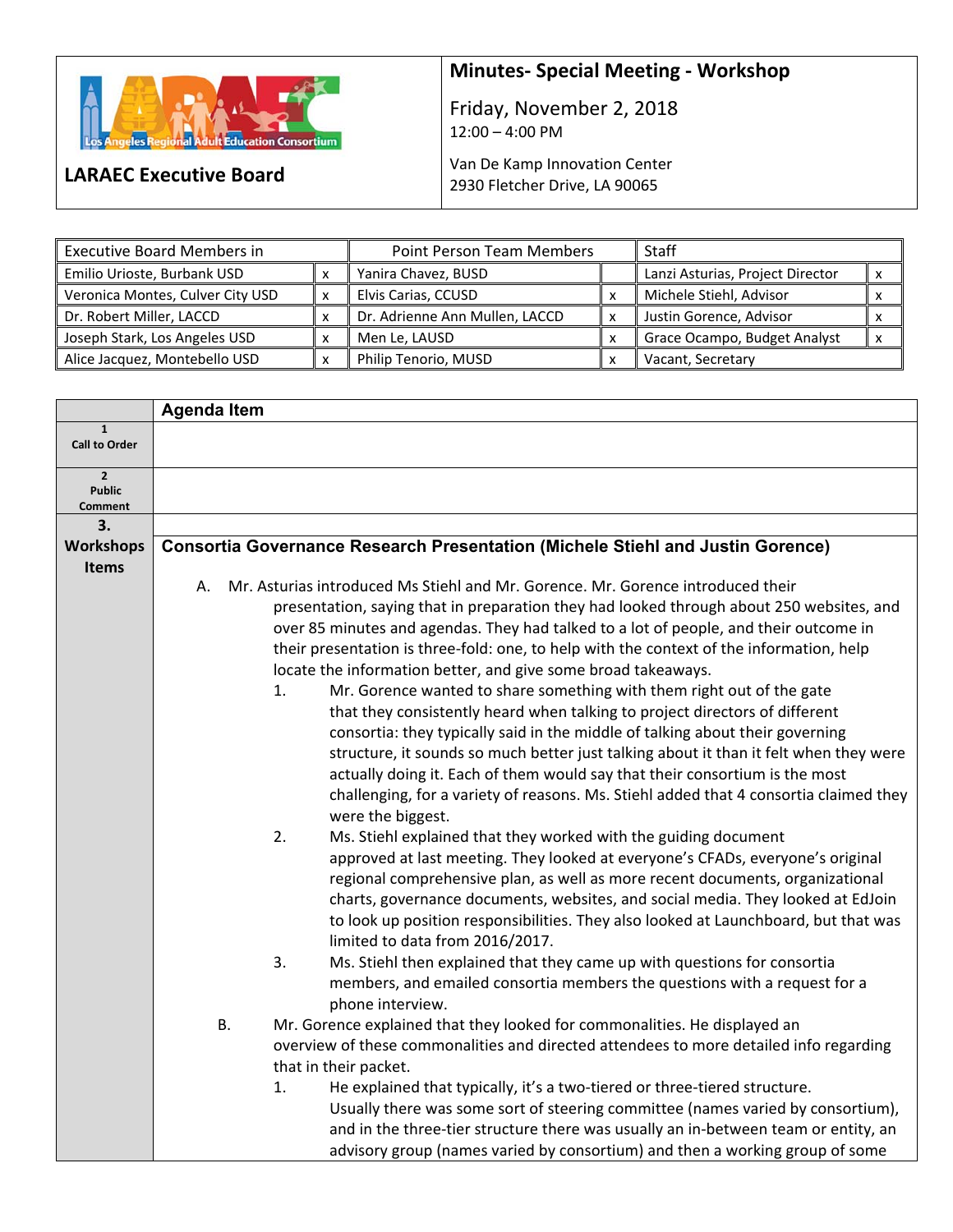kind. The two-tier group was more direct, with the executive steering committee working directly with that working group. Both worked with staff as well.

- 2. Ms. Stiehl looked at where consortia fell within those tier structure system, and some were still unknown because they hadn't responded. Mr. Stark asked if there was a correlation between size and structure, and Ms. Stiehl said it depended on a variety of factors. For example, it depended on the strength of the working groups, with stronger groups working directly with the executive groups. She then went over where consortia fell into the tier structure (including LARAEC). Dr. Miller congratulated them on a stellar piece of work, and suggested every consortium would want to see this information. Mr. Urioste suggested they go to CASAS Irvine, because there's a hunger for this kind of info.
	- a. Ms. Stiehl added that program directors really wanted to talk to other program directors in each consortium, and wanted to share their information, successes, trials and tribulations, etc.
- C. Ms. Stiehl then moved on to consortium staffing, which she said was a difficult thing to figure out in terms of how they're counted over various structures. She explains breaking it down into consortia‐based staff members, site‐based staff, and the odd other staff members.
	- 1. She then went into some of the workgroups employed by them, and unique traits of each. She then went into explaining a chart/spreadsheet of the total enrollment versus staffing, adding that many times the community college funding is a taken-off-the-top dollar amount like it is at LARAEC, which is reflected in the spreadsheets with how it affects staffing/enrollment.
	- 2. Mr. Urioste said that when looking at the documents, San Diego stuck out to him. Mr. Stark asked if the 55,000 students under enrollment were being served with AEP funds, or if this was just their enrollment. Dr. Mullen explained that their adult school is a separate campus, and that the number was just for‐credit enrollment. Mr. Stark said that before they share this research broadly, they need to be clear about what they're talking about.
	- 3. Dr. Miller added that non‐credit is paid at a much lower rate than credit under the new funding formula, which is a problem with San Diego. So there's something odd about 55,000 students. Dr. Mullen added that it's age-driven: anything above 19 years old goes to San Diego Adult. Ms. Montes asked if they were an anomaly, and Dr. Mullen said not really, that there were a few anomalies.
	- 4. Mr. Stark said that in San Diego, they're only looking at roughly 4 million AEP funds for students, and wanted to make sure that they're comparing apples to apples. Dr. Mullen emphasized that there and elsewhere Adult Ed is run specifically by the Community College so that's not all of their funding money. Ms. Stiehl clarified that only in North Orange County and Glendale are all students in the community college. Dr. Miller added that "Total Funding" should really be "Total AEP Funding" just for clarity, especially so people don't make assumptions based on inaccuracies. Board members suggested removing it, with Ms. Stiehl clarifying that they'd only included it because it was requested. Dr. Mullen added that it's a huge conversation at the state level about per-student, and that it's generally tough to slice out data.
	- 5. Mr. Stark said that before they assign a dollar amount to each student, they should be careful about what they publish. Mr. Urioste suggested K12's and districts such as Glendale where the adult school is run entirely by the college. Dr. Miller said that the dollar amounts on this chart from a fiscal view lead to more questions and uncertainty. Mr. Stark emphasized that he still appreciated the work put into the research, but that they still need to be careful about publishing stuff like this without context. In a future version of this, they might not want to have that column in there.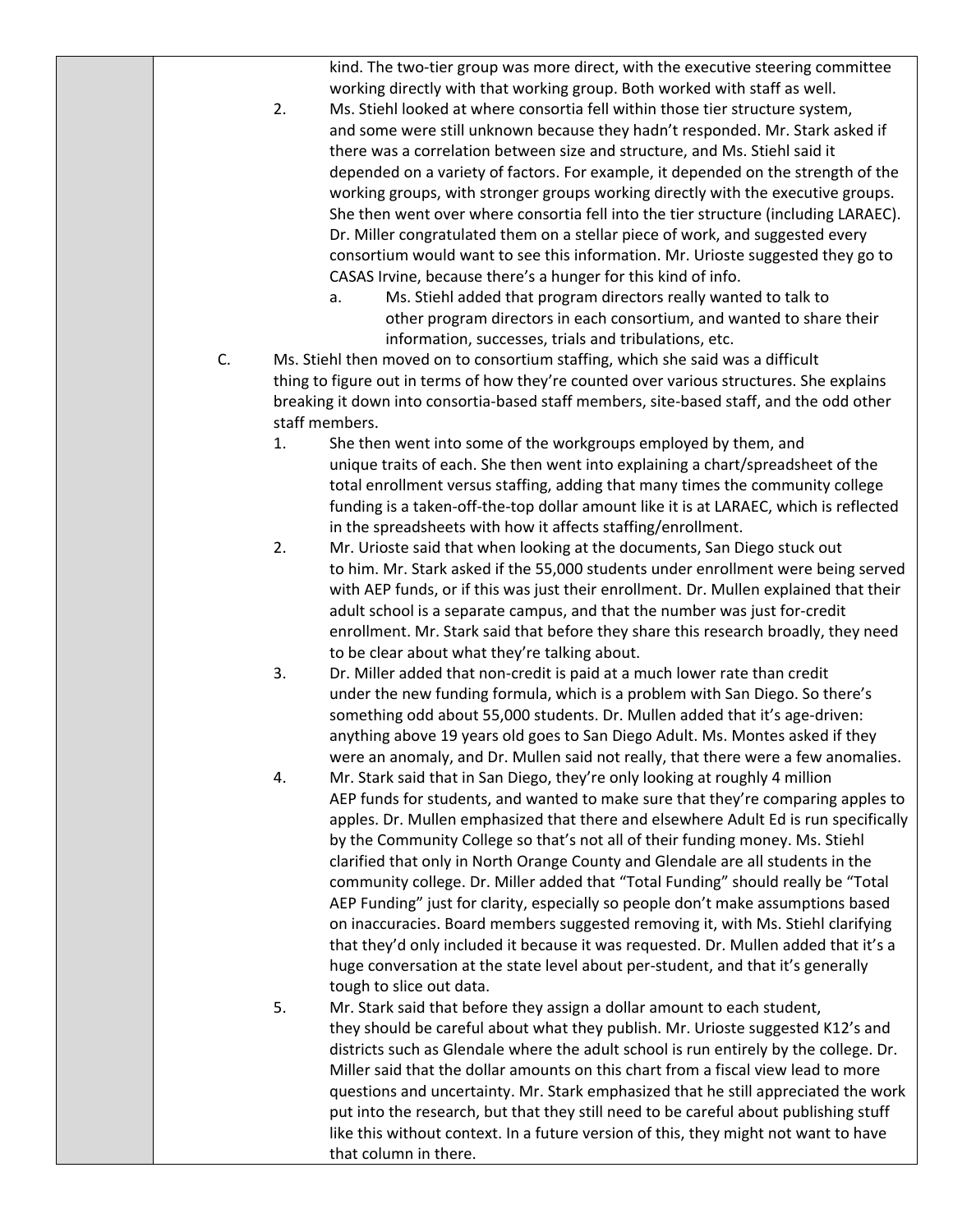| D. | 6.<br>Mr. Urioste asked if when they talked to people, they knew that for<br>example Glendale was run entirely by the community college, and Ms. Stiehl and<br>Mr. Gorence said they did not really have that conversation and stuck with their<br>approved questions. Mr. Urioste asked which were run by colleges, and Dr. Mullen<br>clarified the question was more specifically which were run by the colleges before<br>AB86. Ms. Stiehl went through the colleges, explaining that sometimes it was hard<br>to really say who was running adult ed in its entirety. Dr. Mullen clarified what the<br>"owners" of adult ed had to do in terms of acquiring new partners after AB86.<br>Ms. Stiehl then introduced a chart with info from AEP fact sheets that broke down<br>enrollment and student demographics by age, poverty, etc. She added that they had been<br>directed to find consortia that were demographically similar, and so they wanted<br>something about urban/suburban, and picked two metrics: no high school diploma or |
|----|--------------------------------------------------------------------------------------------------------------------------------------------------------------------------------------------------------------------------------------------------------------------------------------------------------------------------------------------------------------------------------------------------------------------------------------------------------------------------------------------------------------------------------------------------------------------------------------------------------------------------------------------------------------------------------------------------------------------------------------------------------------------------------------------------------------------------------------------------------------------------------------------------------------------------------------------------------------------------------------------------------------------------------------------------|
|    | equivalency, and limited English, so we went looking for ones that were similar to LARAEC<br>in those respects. Conclusion: there is no consortium that's REALLY demographically similar<br>to LARAEC.                                                                                                                                                                                                                                                                                                                                                                                                                                                                                                                                                                                                                                                                                                                                                                                                                                           |
| Ε. | Next, Ms. Stiehl explained that they were interesting extra groups. One of them<br>was really great because it addressed their own questions about how to include their labor<br>partners. San Jose created a work group with members from all of their bargaining units,<br>then have two people from that group that actually sit on the board as ex officio board<br>members, non-voting.                                                                                                                                                                                                                                                                                                                                                                                                                                                                                                                                                                                                                                                     |
|    | Mr. Stark asked if there was one member representing all classified<br>1.<br>groups, one representing certificated groups, and how they choose. Ms. Stiehl<br>explained that one was K-12, one was College, and they found a lot of that kind of<br>balancing done throughout the groups. Some also included community partners on<br>the board. Many also included workgroup influence, with consistent agendized<br>presentations from workgroups. There were super-region meetings, some of them<br>regular. In San Diego, one consortium runs it each year.                                                                                                                                                                                                                                                                                                                                                                                                                                                                                  |
|    | 2.<br>The notion also came up of sub-region meetings, due to geographic<br>isolation or dramatic demographic differences. She thought they were interesting<br>ways of including more stakeholders and teachers.                                                                                                                                                                                                                                                                                                                                                                                                                                                                                                                                                                                                                                                                                                                                                                                                                                 |
| F. | Mr. Gorence explained that they also looked at the nuances of staffing<br>information. Typically for a consortium office, there's some kind of program manager,<br>usually has administrative support. There's usually some sort of data or coordinator<br>person, with a shared concern among consortia of making sure data was being collected<br>correctly and properly.<br>Typically there is also a transition specialist for students going from K-12<br>1.<br>to Community College, for example. The large districts tended to have a lot of                                                                                                                                                                                                                                                                                                                                                                                                                                                                                              |
|    | support services, and they needed to buck up the smaller ones around, which they<br>were willing to do.<br>2.<br>Mr. Stark asked if there was a common definition that emerged regarding<br>"transition specialist", because that sounds like an advisor or counselor. Ms. Stiehl<br>compared it to their pathway advisors, and pointed to the job description for the<br>"transition specialist" in their packet. Mr. Stark said he was glad that that role was<br>an important part of adult education now across the board.                                                                                                                                                                                                                                                                                                                                                                                                                                                                                                                   |
|    | 3.<br>Dr. Miller asked if any of these were "success coaches", or<br>paraprofessionals that actually just work to get people through the system (not<br>counselors, not academic, unclassified hourly). Ms. Stiehl said from what they've<br>reported, it's usually certificated and a counselor.                                                                                                                                                                                                                                                                                                                                                                                                                                                                                                                                                                                                                                                                                                                                                |
| G. | Ms. Stiehl added that where they saw the most people getting on board and<br>moving things was when administrators were actively participating. Administrator<br>engagement in a district of our size was a challenge.                                                                                                                                                                                                                                                                                                                                                                                                                                                                                                                                                                                                                                                                                                                                                                                                                           |
| Η. | For workgroups, everyone had a lot of different combinations. What happened: a<br>lot of people created workgroups aligned with program areas.                                                                                                                                                                                                                                                                                                                                                                                                                                                                                                                                                                                                                                                                                                                                                                                                                                                                                                   |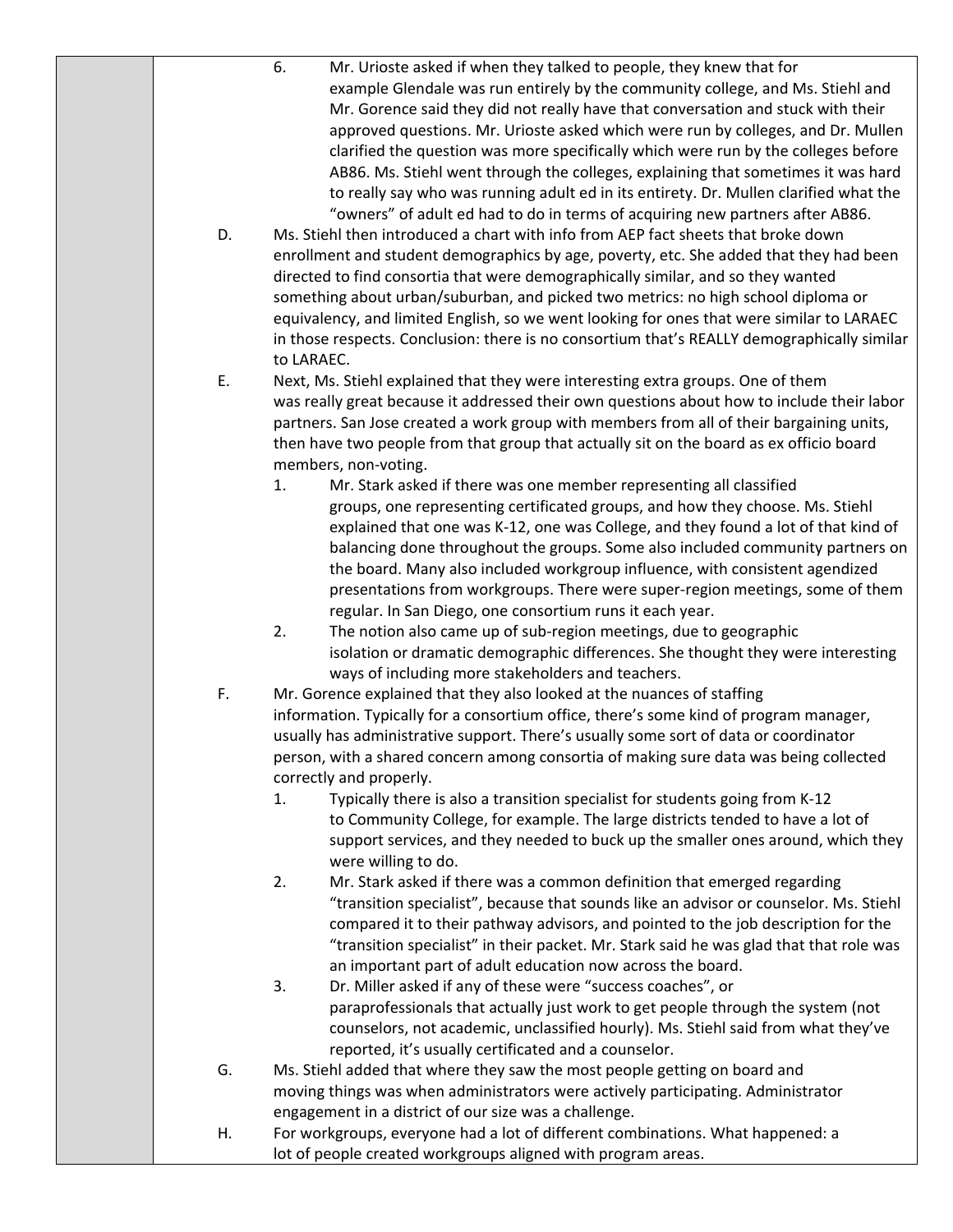|    | 1.<br>Eventually, they took a path similar to LARAEC in examining what they                                                                                         |
|----|---------------------------------------------------------------------------------------------------------------------------------------------------------------------|
|    | want to actually be working on. ESL is a common one to continue, but other groups                                                                                   |
|    | have been phased out and instead started looking at three-year plan related                                                                                         |
|    | issues, leading to more heterogeneous groups.                                                                                                                       |
|    | Some consortia have just identified priority projects, so their groups are<br>2.                                                                                    |
|    | project-based.                                                                                                                                                      |
|    | 3.<br>At the Capital Group, they had a similar issue: what do they do with these                                                                                    |
|    | program areas? They decided they liked the conversation happening in the ASE                                                                                        |
|    | and ABE groups, and the sharing was valuable, even if they did not have a specific                                                                                  |
|    | project to work on. At Capital, they've switched project-based groups into these                                                                                    |
|    | kind of networking groups that are more professional development targeted.                                                                                          |
|    | At one consortium, they identified that the same couple of people were<br>4.                                                                                        |
|    | involved with every work group, so they ended up combining all of the work                                                                                          |
|    | groups into one big work group.                                                                                                                                     |
| Ι. | Mr. Gorence said that in terms of conferences, they only identified LARAEC and                                                                                      |
|    | Mt. Sac as doing conferences, but they would sometimes to a local CCAD conference, or                                                                               |
|    | call it a "Local PD Day". At Mt. Sac, their outcomes were very focused and very specific in                                                                         |
|    | terms of speakers and specific PD's and presentations.                                                                                                              |
|    | Ms. Stiehl added that they do two conferences, one in the spring, one in<br>1.                                                                                      |
|    | the fall, and that the fall one which they attended was a call to action, where the                                                                                 |
|    | one in spring is where Mt. Sac's workgroups share accomplishments for the year                                                                                      |
|    | and best practices.                                                                                                                                                 |
|    | 2.<br>She added that they consistently heard from consortium members and                                                                                            |
|    | staff that most of their time is spent building relationships within the districts and                                                                              |
|    | consortium.                                                                                                                                                         |
| J. | Mr. Gorence and Ms. Stiehl then explained that they had then compiled reports                                                                                       |
|    | on the districts/consortiums/individuals they had spoken to. Some of the consortia do one                                                                           |
|    | vote, one institution, others do weighted votes, and some do consensus voting. They                                                                                 |
|    | included more narrative versions of their data on staffing and governing practices. Lastly,                                                                         |
|    | they included notable things that there interviewees said: points of views on issues, etc.                                                                          |
|    | They had asked them about funding formulas, and they put their responses in the packet.                                                                             |
|    | She directed the board to Lake Tahoe's report, which was unique among<br>1.                                                                                         |
|    | the consortium. They've done incredible, specific branding by renaming                                                                                              |
|    | themselves "Advance" or "Advanzar" and engaging with the local tourism                                                                                              |
|    | community. Dr. Mullen added that they are a JPA.                                                                                                                    |
|    | 2.<br>Mr. Stark commended them on outstanding work. He commented that                                                                                               |
|    | whether they like it or not, this is now a public document and wanted to remind                                                                                     |
|    | people of that. People need to understand that now this is out in the world and a                                                                                   |
|    | lot of people will have questions, so he will need to be prepared to respond. He<br>mentions it because he thinks that they want to think carefully about how we're |
|    | allocating our resources in terms of staff time and product. Moving forward, they                                                                                   |
|    | want to be clear about what they're sending staff out to do, and it's not quite clear                                                                               |
|    | to him what they're trying to accomplish by gathering this information.                                                                                             |
|    | Dr. Miller agreed and wanted to know what the staff recommends<br>a.                                                                                                |
|    | we do based on the research done and best practices they might have                                                                                                 |
|    | identified. Ms. Stiehl thought that they need to figure out how to do                                                                                               |
|    | teacher engagement in a way that hits the whole consortia, and out of the                                                                                           |
|    | research, she thought they were missing half of the consortia by having an                                                                                          |
|    | equal vote when LA is very large. They need to figure a way to get                                                                                                  |
|    | administrators engaged in the conversation, and there's not a lot of                                                                                                |
|    | representation from the school sites. One thing she saw from this was by                                                                                            |
|    | including staff and administrators and labor partners in the meetings,                                                                                              |
|    |                                                                                                                                                                     |
|    |                                                                                                                                                                     |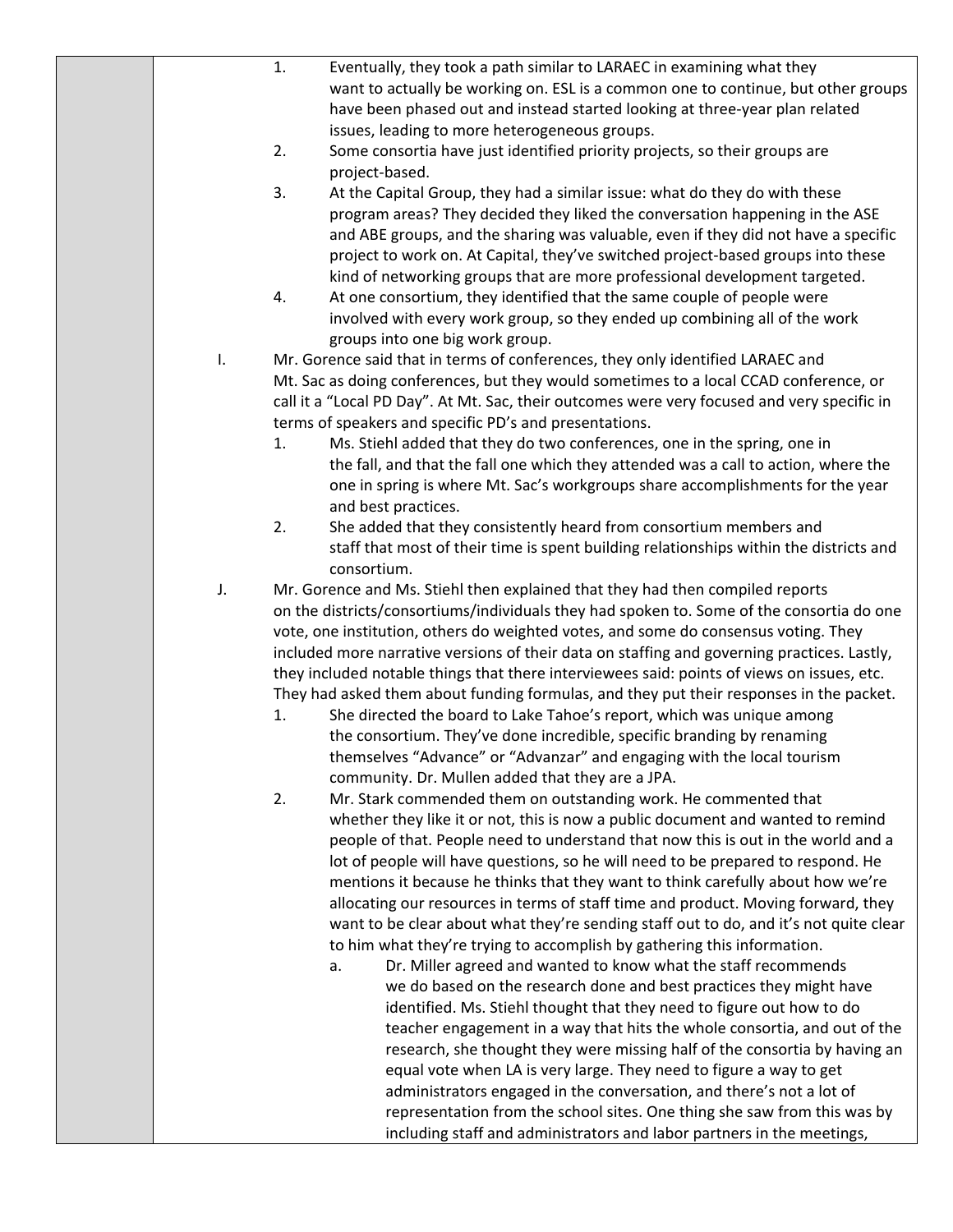you're getting people involved in the work. Dr. Miller said she talked about student engagement, which is what he's interested in.

- b. Ms. Stiehl added that there is a whole bunch of stuff that needs to happen besides just getting bodies in the door. Mr. Asturias summarized also that there is no magic bullet: there are a lot of good practices which they can emulate, but it seems like every consortium is a little world of their own with their own approaches to issues. Ms. Stiehl said that one of the things that was really inspiring was Bob Harper from San Jose, when he was talking with people who were thinking of being on the workgroup, he emphasized that they need to take more action and not just have conversations about it.
- 3. Mr. Urioste called their report like a Reader's Digest study guide for WASC practices, and he would like them to come back to them with practices, based on what they had learned about how unique our consortium is, that they should bring to it. Mr. Gorence added that the sub-regional approach was such a unique thing that he took away as an approach to geographic issues. LARAEC is so dense, but in his experience, nobody knows their population better than the people at the school site. Also the idea of transition specialists: everybody's got another job, and the idea that there are people whose sole job is creating a conduit between two entities, is a fantastic idea.
- 4. Ms. Montes thinks a challenge is that they've been stuck in action for a long time. In terms of the field, she feels there have been some missing pieces; the bottom line about AB86 and AB104 is to serve the adult students in the consortia from a collaborative perspective. It's easy for her to just say they should do things, but she will not be implementing them and doing the work. Neither are the Point People. It would be easier if the people at the site who would be actually implementing this stuff were present for the conversation at the meetings and in the workgroups.
- 5. Mr. Stark liked that they were now talking about actions that need to happen. He liked that Ms. Stiehl pointed out that they didn't have a lot of stakeholder involvement at meetings, so as a result a lot learn about information secondhand. They need to focus on why more people aren't here and engaged. Before they leave today, he thinks the recommendation staff has put forward is that they want to do more research; he'd like to know how much more, how much time, what other pieces they're looking for, and then what they are going to do about it.
	- a. Mr. Asturias concurred, and thought it was good to know that others are having similar problems to LARAEC but at different scales. Dr. Miller agreed with Mr. Stark, but does not in this sense: he does not care who shows up at these meetings, but would much prefer putting resources into things that mean something to them. Coming to listen to some bureaucrats speaking isn't going to directly do them any good. They need to take this to the people wherever they are, and as far as the amount of research, he gets worried that they are dealing with the five members of the board. He would rather see them put a lot more into them.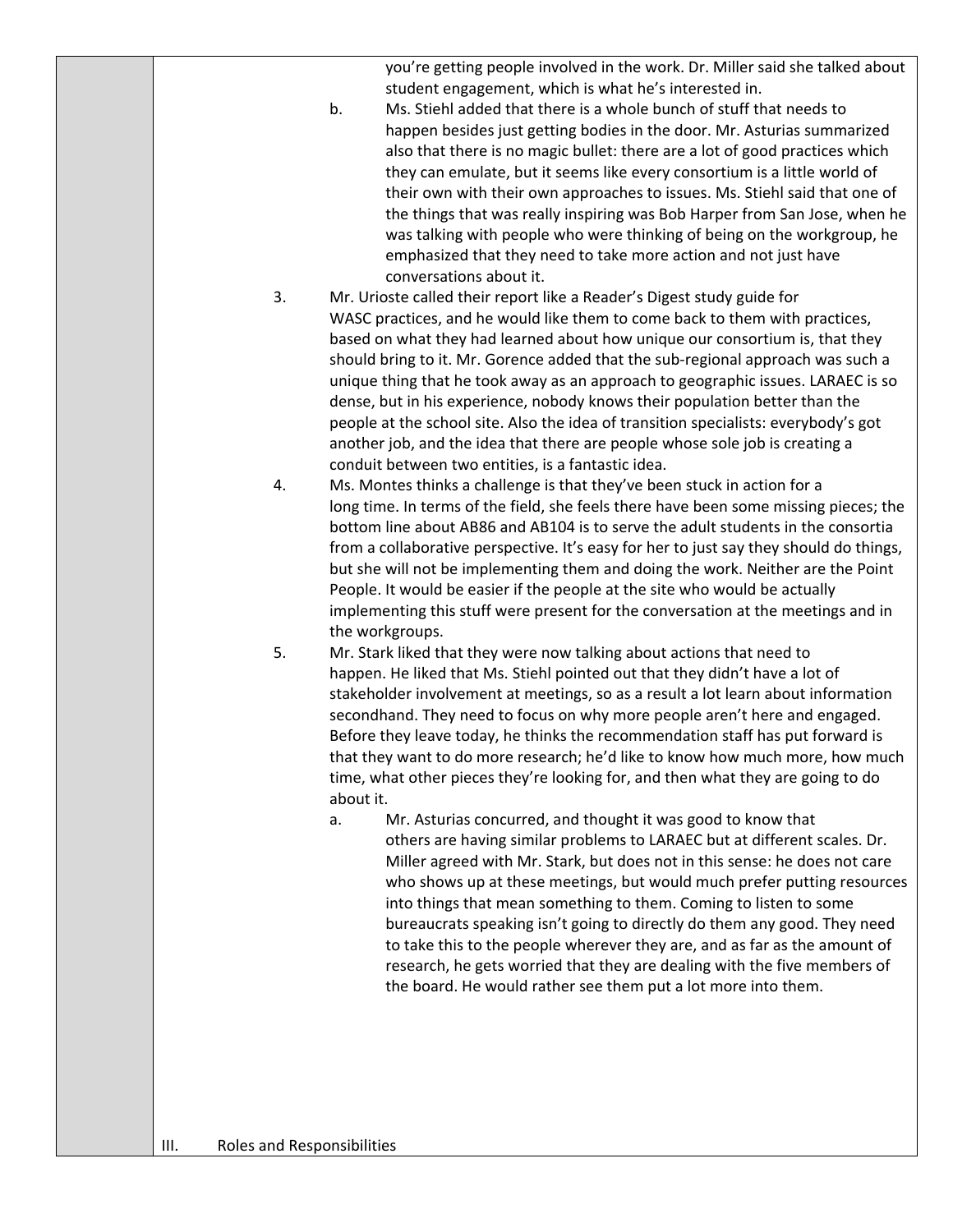| А. |    | Ms. Montes segued into talking about the Roles and Responsibilities of the                    |
|----|----|-----------------------------------------------------------------------------------------------|
|    |    | various LARAEC team members: Ms. Stiehl added that they would love to go out and make         |
|    |    | more connections with other consortia. Ms. Montes asked what are the things that have         |
|    |    | been getting in the way of getting to the field, to workgroups, getting PD. Mr. Asturias also |
|    |    | thanked Mr. Gorence and Ms. Stiehl, and Mr. Carias suggested creating a chart of the roles    |
|    |    |                                                                                               |
|    |    | and responsibilities for each group.                                                          |
|    | 1. | Ms. Montes said she realized that she probably should have asked for                          |
|    |    | LARAEC staff to bring job descriptions for the Project Manager, LARAEC staff, but             |
|    |    | also for the board members, because their role has morphed over time. Mr.                     |
|    |    | Urioste suggested that the morphing that has occurred is due in large part to the             |
|    |    | Brown Act limiting the roles of Board Members.                                                |
|    | 2. | She added that the Advisor position's job description was to assist in                        |
|    |    | ensuring compliance with adult ed block grant, monitors compliance, monitors                  |
|    |    | budgets. Mr. Carias suggested that rather than going off what's strictly written,             |
|    |    | they should get descriptions from the advisors themselves about what they feel                |
|    |    | their role is.                                                                                |
|    | 3. | Mr. Stark said that they have not stated what the problem they're trying to                   |
|    |    | solve is, they are just throwing up ideas. Ms. Montes reiterated that she wanted to           |
|    |    | know what has gotten in the way of them restarting their workgroups. Mr. Stark                |
|    |    |                                                                                               |
|    |    | suggested in terms of a framework engagement of faculty as an issue. So when we               |
|    |    | talk about getting in the way, getting in the way of what? So if the frame is about           |
|    |    | how they can create the best plan to help as many students as possible, I don't               |
|    |    | know that asking what's in the way gets to the root of the problem. Are they                  |
|    |    | talking about putting in new systems to address the problem, are they saying that             |
|    |    | our current efforts aren't working?                                                           |
|    | 4. | Dr. Miller suggested that it could be teachers telling them what's                            |
|    |    | interfering with their ability to accomplish their goals, or it could be sending the          |
|    |    | LARAEC staff and the PPT away with the report and having them come up with                    |
|    |    | things they need to do and come back to the board. He thinks that that doesn't                |
|    |    | need to happen right at this meeting, but that it needs to be brought up at a future          |
|    |    | meeting.                                                                                      |
|    | a. | Mr. Urioste agreed, and said that he thought their needed to be                               |
|    |    | time to process the report. He is a little confused in the question: are they                 |
|    |    | talking about the SME's, of what's keeping them from operating and                            |
|    |    | keeping functional? Dr. Miller added that they are functional and                             |
|    |    | operational, but they may need resources or to put more time into                             |
|    |    |                                                                                               |
|    |    | different things. Is this a discussion on not getting our return on                           |
|    |    | investment in the staff, or about where we're allocating our resources?                       |
|    | b. | Ms. Montes clarified: is there a challenge with the structure of                              |
|    |    | Project Manager, Point Persons, etc., and getting stuff done. Are there no                    |
|    |    | issues between groups or confusion between them? She added that                               |
|    |    | recently in communicating with the Point Person Team and LARAEC staff,                        |
|    |    | there was a disagreement about what the board says during their open                          |
|    |    | meetings in terms of direction. She wants to know if they are able to                         |
|    |    | resolve those differences of opinion so that they are not stuck. Mr. Urioste                  |
|    |    | thought that that issue had been resolved by her and Mr. Asturias                             |
|    |    | communicating to be clear to what staff is directed to do.                                    |
|    | c. | Dr. Mullen thought part of the charge today was looking at whether                            |
|    |    | their consortium was the most effective in its current structure. She                         |
|    |    | thought one of the questions asked at the open meetings was whether                           |
|    |    | they have the right staffing in place to be effective. She doesn't know if                    |
|    |    |                                                                                               |
|    |    | they've answered that question. Saying just "are we effective" is a very                      |
|    |    | loaded question to ask in this setting.                                                       |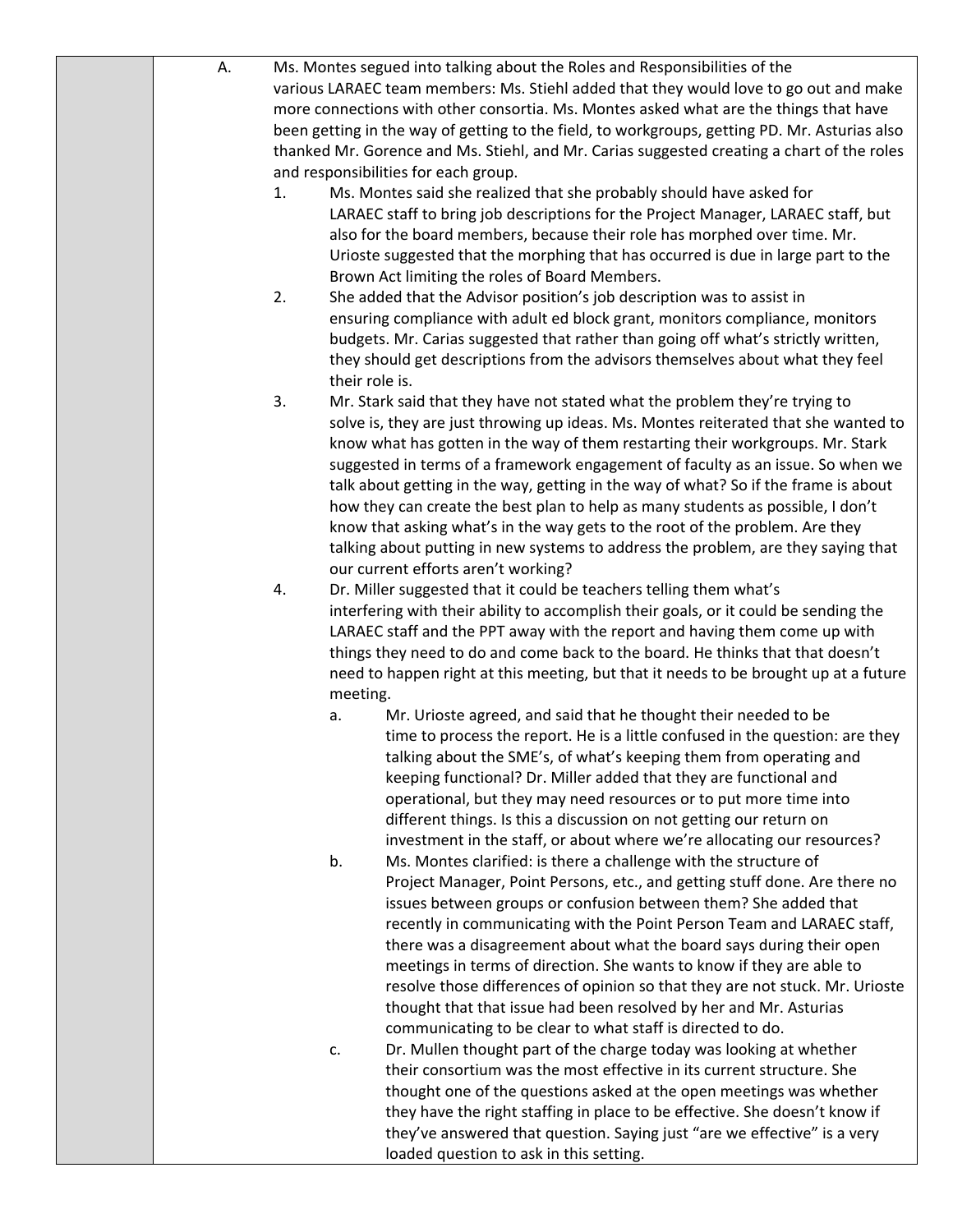|    | d.<br>Mr. Stark added that they hadn't defined "effective", or                       |
|----|--------------------------------------------------------------------------------------|
|    | "meaningful". So they have to decide what work they're going to do, and              |
|    | then what the best structure is. But he does not want them to have a                 |
|    | conversation that is some vague solution in search of a problem instead of           |
|    | identifying what they're trying to accomplish.                                       |
|    | Dr. Miller submitted that they could look at it from the perspective<br>e.           |
|    | of, if they could throw everything up in the air and start over again,               |
|    | knowing what they know now and having learned about what others do,                  |
|    | what would they change?                                                              |
| 5. | Mr. Stark added that they have to figure out who the stakeholders are,               |
|    | and whether what they decide to do is going to have any meaning for the end units    |
|    | of the process, the teachers and the students. And they will get answers from all    |
|    | over the board from their various stakeholders. That should be the focus of          |
|    | whatever their efforts are.                                                          |
| 6. | Mr. Urioste said he would like some time to go through the report and do             |
|    | justice to all of this work, but his focus would be on what he is getting from the   |
|    | report that will help their factory and students. Ms. Montes wants to know how       |
|    | they get meaningful faculty and student engagement as soon as possible. Mr. Stark    |
|    | asked if there is an assumption of whether their current structure is getting in the |
|    | way.                                                                                 |
|    | Mr. Asturias interjected, saying that some of the questions are<br>а.                |
|    | getting pointed, and as a result it's difficult since they have to work with         |
|    | each other on a daily basis. He suggested asking their point persons those           |
|    | questions, then come together again with answers. Or, they can have a                |
|    | guided, structured conversation with an outside firm or individual to get            |
|    | answers in that constructive way. Because of the nature of their groupings,          |
|    | it would make it difficult for, for example, Mr. Gorence to truly criticize          |
|    | him because he has to see him every day.                                             |
|    | b.<br>Mr. Urioste clarified that he has no animus for anybody; he is too             |
|    | busy trying to serve his students. He looks forward most of all to the PD            |
|    | that they can provide to their teachers; but they would need to go back to           |
|    | the core, their faculty. For example, ESL workgroup: what's working? What            |
|    | are they doing next? Otherwise, he does not want to spend the time                   |
|    | discussing other issues. The key fundamental aspect is where are we with             |
|    | our workgroups, and what do we want to achieve with those.                           |
| 7. | Dr. Mullen reminded the board that they approved a PD framework, and it              |
|    | is in play, with Point Persons reviewing programs for workshops for the Counseling   |
|    | Group and others. The work groups that they identified in that framework are in      |
|    | play, such as Regional Planning. They have talked about creating transition people,  |
|    | and to do that they wanted to produce strong articulation between adult schools      |
|    | and community colleges, and in conjunction with the Counseling workgroup.            |
|    | Mr. Urioste thought that there was a need for them to discuss the<br>a.              |
|    | articulation that occurs between the adult school counselors and the                 |
|    | community college. Dr. Mullen added that they want to bring counselors               |
|    | to the table and build relationships.                                                |
|    | b.<br>Mr. Urioste agreed, and said that if counselors meet face to face,             |
|    | they can promote each other's programs to each other's students, and                 |
|    | that articulation is not in place. The other part is the collaboration               |
|    | between the K-12 and the Community Colleges needs to be strengthened                 |
|    | from the adult school into the CC.                                                   |
| 8. | Mr. Stark thought they kept saying the way they wanted articulation to               |
|    | work, but there are different assumptions being made. He didn't know they had a      |
|    | common understanding of what they're talking about. For example, he has heard        |
|    |                                                                                      |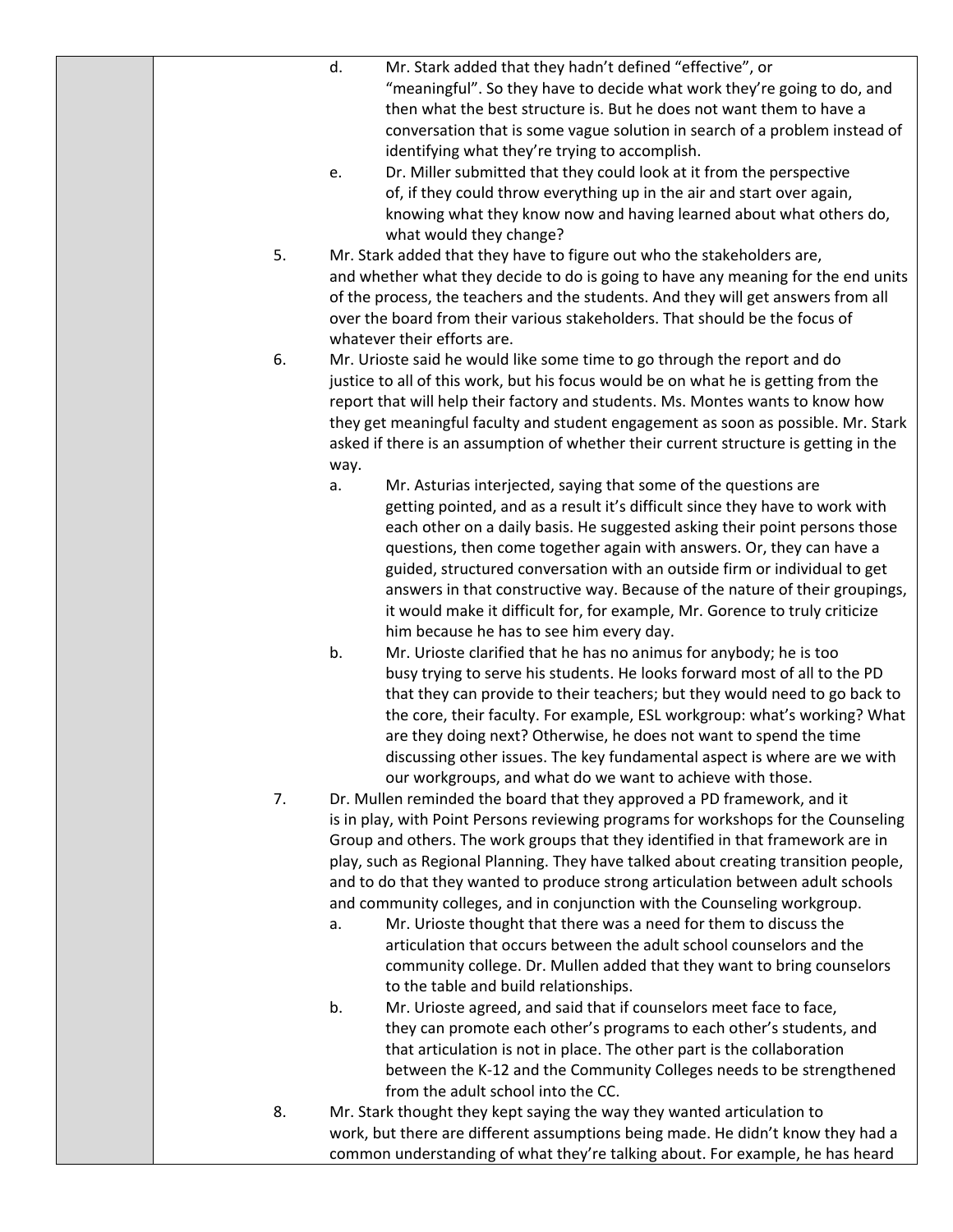that CTE is more of a feeder into community college. But then he's also heard there's a cross‐referral. He thinks they're talking about a lot of stuff that's contradictory, and they will keep having circular conversations, and walk out without agreeing at a basic level what they're trying to achieve with articulation.

- a. Ms. Montes clarified that their frustration comes from having had conversations about doing things for so long without actually doing them. The issue is how can we actually achieve it and get obstacles out of the way. Also, as a member of the board, she feels they support what the consortium is doing as opposed to their individual best interests. She wants to make sure the conversation around collaboration is two-ways, and that the referral is two ways. Unless they deal with elephants in the room and conflict where conflict exists, then the conflict doesn't go away.
- b. Ms. Stiehl noticed, having been a SME and having talked with other consortia, it's not always about barriers, but sometimes about things they can add. For example, they don't have chairs for their workgroups while other consortia do; there's nobody to drive and direct work. Putting in clear outcomes for each groups as well, and a way to get that information out of that room. Then, how do they get representation for all of the schools in the workgroups?
- 9. Dr. Miller went back to something Mr. Gorence had said about getting smaller so they can get bigger. He likes the concept a lot, and suggested focusing on those who want to play first, and put less energy in those who aren't quite ready to play. At some point the board, but Mr. Stark and he in particular, are going to have a come to Jesus moment with those administrators if they're not making their goals. But for those who want to participate, that's where we should be putting our resources, where they will generate results.
- 10. Mr. Stark agrees, and thinks it brings up a good point about strategic planning, with any number of layers of planning. In their case, they have a LARAEC‐ and district‐aligned strategic plan. It's an important thing to bring to the table because if they have things that they don't know or are contradictory or not lining up with the common work that they are defining, those are things they need to bring to the table as well. In some ways, there are things they are keeping close to the vest for whatever reason, but if they want to move the work forward, they are going to have to put some of their cards on the table.
- 11. Dr. Miller added that the state has invested billions of dollars in a strong workforce in adult education. At some point, they are going to want to see results. He does not want the day of reckoning to come where they look at the money they've invested in the consortium and say, "Hey, you really haven't done much." Dr. Mullen added that this was already happening to some extent, and Dr. Miller reiterated that they should be working with and investing in groups that actually want to work with them and do something.
	- a. Ms. Jacquez added that unless the colleges are actually willing to interface with the workgroups, there's no point, relating anecdotes of creating numerous proposals through a workgroup, only to find none had been approved. She understood from Carrie Frobe that the SME group stopped because their articulations weren't getting to the right people.
	- b. Dr. Mullen corrected that it was actually two different things: one of the reasons was the SME groups had to have relevant and meaningful work to move it forward, meaning that they did not have a lot of deliverables for them to work on. The counseling group does not move the articulation in their district, that is moved by faculty to faculty through the dean. She cannot move 11 articulations through without any faculty conversations taking place. So they looked at creating adult schools to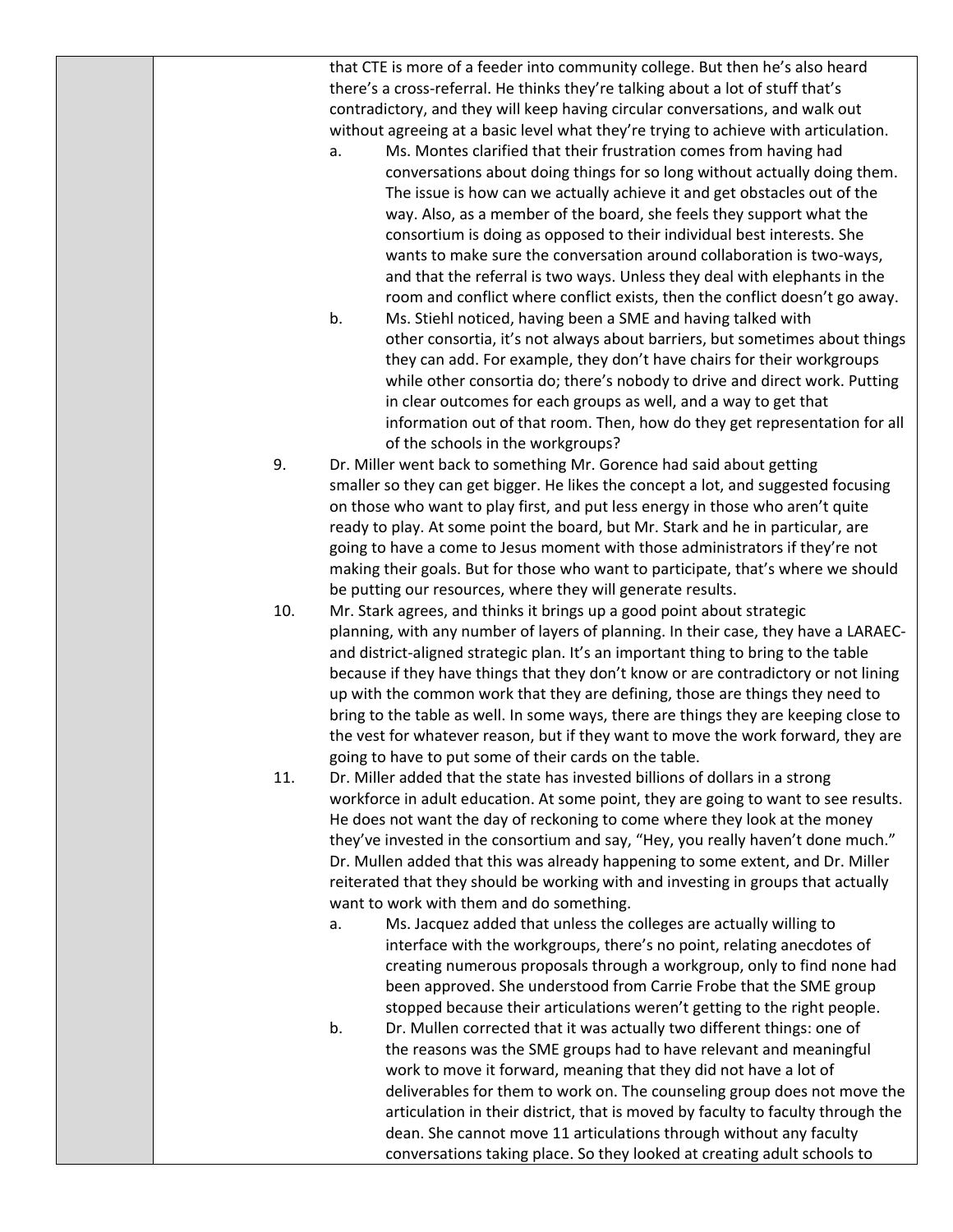college articulation, and they have 3‐4 articulations that are moving much farther down than others.

- 12. Ms. Montes asked, to Dr. Miller's point, how they do find and play with the people who want to play. Dr. Miller, as an example, described facilitating communication between MUSD and East LA as a LARAEC function if both schools are ready. Dr. Mullen said there are definitely examples of deans working well with the principals and vice versa, and there are examples of that relationship being unhappy.
- 13. Mr. Asturias explained that they had created statements of work for the Subject Matter Expert teams that had been vetted by the PPT and the Executive Team. So if it wasn't going to work at the very beginning it should have been noticed. But they were allowed to continue that process for two years, and it did not come to fruition. He implored them not to forget that at least 99% of the work that has been conducted has been vetted by both, so it's not as if it was happening by surprise. He thinks that at the same time they are having this discussion, they need to be real as to how this is all happening. The question is not going to the past, but how they proceed so they are able to have the outcomes that will benefit their students moving forward.
- B. Dr. Miller feels that they have been doing a great job, and it seems to him this meeting has taken a turn for the ugly and he is not sure why. He was unaware that they were in a bad place, and thinks they are making great progress, that the PPT has gelled and is making great progress, but that he senses a lot of defensiveness and is not sure why.
	- 1. Mr. Stark said he thought that there had just been areas identified for improvement, and that people get passionate about that (which shows they care about getting it right). His suggestion would be to try to wrap it up and agree on these or others they want to add or take away, and note that they have areas based on discussion that they want to focus on that should be reflected in the work moving forward. But unless they're clear on what they want to do, it doesn't make sense to tinker with something.
	- 2. Ms. Montes clarified that the purpose of the workshop is to bring out more information, and reiterated Mr. Asturias' suggestion that Point Persons should have a conversation with their execs about any problems/suggestions they are encountering, and then asked whether they should have a conversation about changing the structure, perhaps at an open meeting.
	- 3. Dr. Miller wanted to be clear, at least from his perspective, he would expect staff based on input they got today to reflect on the conversation and the documents, and ask "how they can build a different mousetrap" that better serves the needs of the consortium.
	- 4. Mr. Stark liked that statement, and thought it set the stage for one delineation they could set down today: he does not feel qualified to micromanage the job that the PPT or LARAEC staff is doing, and looks to them to tell the board how it should be done, so the board can make it happen.
	- 5. Ms. Jacquez asked whether they were changing the vision of LARAEC or changing the workgroups, acknowledging that she had only been a board executive for two months and that she had participated in the SME groups and workgroups.
		- a. Mr. Stark thought they should have workgroups, and asked whether they should talk about governance. He thought they do have to delineate the different aspects of what they were talking about. If they need to revisit the formal governance structure, do they need to revisit it? Personally, he does not think they do.
		- b. Dr. Miller agrees as long as they can collectively work through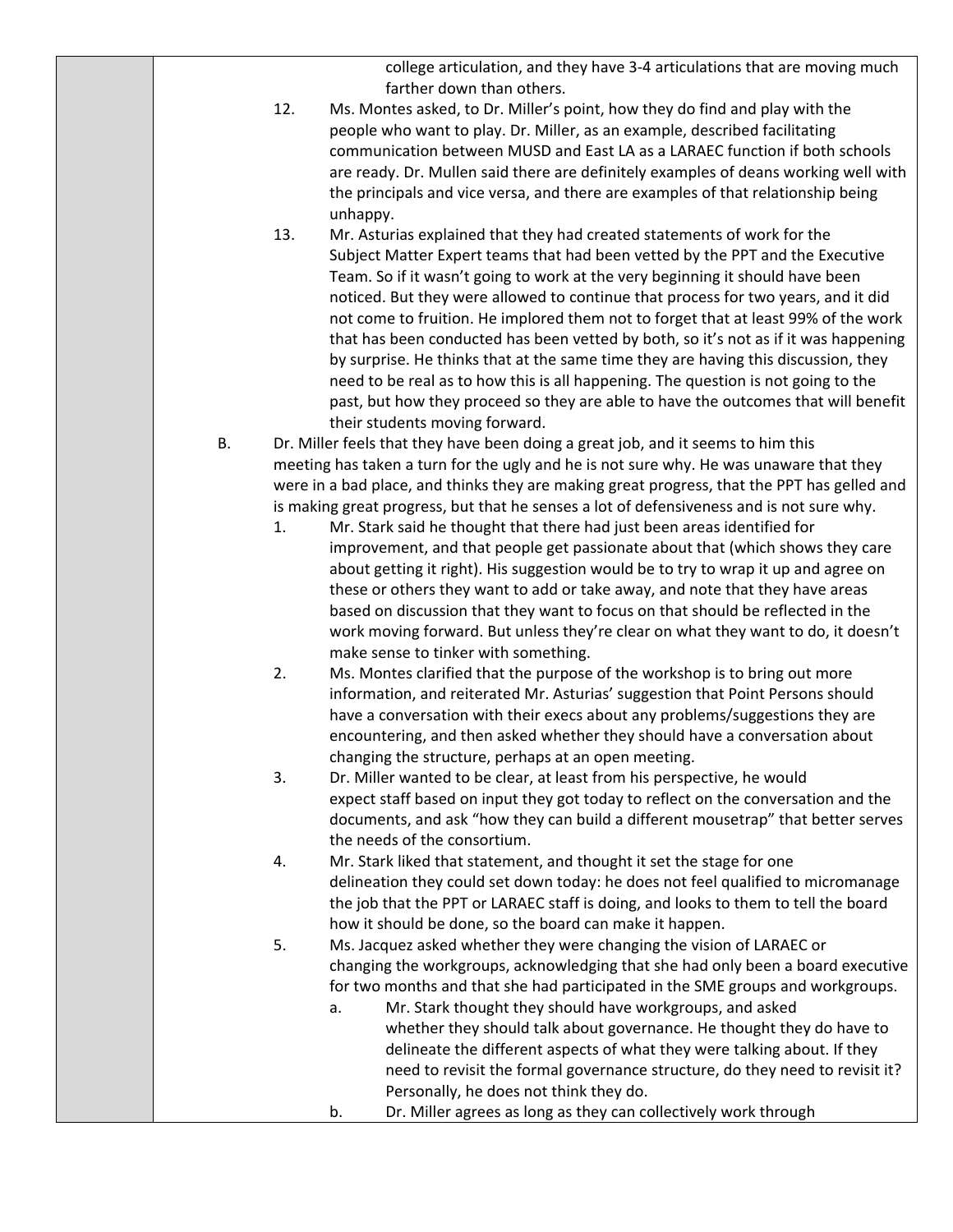their consortium's issue. He also thinks their core philosophy is fine, it's just a matter of implementation. And if they are not providing member districts what they need, then that's an issue they need to address.

- C. Mr. Carias also wanted to advocate for Professional Learning Community professional development and offering it in relation to PD and faculty engagement. He believes they should find a way to offer it. Mr. Stark added that the PD they do should be tied to the metrics they know and around student achievement, so that would fit the definition of what a PLC is, and that becomes an incentive for a person to participate. Dr. Miller added that it should be whatever it takes to get students out the door with the goals they need to achieve, adding that that is now tied directly with their funding.
	- 1. Mr. Asturias thinks that their students have been telling them that consistently, and want training to be able to work and hold down a living salary, and quickly. So they need to implement the mechanisms necessary to achieve the strategies laid out in their strategic plans. Dr. Miller added that he would like to make sure they have whatever tools they need to develop the metrics that will show they are accomplishing their goals, to be displayed to the board and the state.
	- 2. Mr. Stark said that the CASAS/TE system is probably going to be reporting that will show their results. If it isn't in the system, it essentially didn't happen in the eyes of the state. Ms. Montes agreed, because they have to be talking about what they have and what they can use, and not reasons for not achieving goals. TE is the AEBG/AEP reporting structure. Dr. Miller said they need to invest resources into PD that teaches faculty how to do that reporting.
- D. Mr. Urioste thought that the report was wonderful, and wanted to know where they were going from it: if they would have time to go through it and digest it and have another workshop follow-up. He does not see them as a dysfunctional consortium in terms of governance. But if people read it and have ideas otherwise, he wants to be able to share that.
	- 1. Mr. Asturias understood that the request was for staff to develop a set of recommendations based on what has been done for the next regular meeting. By then they will have appropriate significant recommendations.
	- 2. Mr. Stark added that as executives, if something occurs to them, they should share it with their point people. They should have it all filtered by the point person team. Ms. Montes asked if that communication should be to the point person and to Mr. Asturias at the same time. Mr. Asturias added that sometimes that gets confused, so the question is, they always provide as much info as possible to the PPT.
	- 3. Dr. Mullen said that given the time constraints they had not had a chance to evaluate the most recent version of this report. Ms. Montes thought that if it was informational stuff and no action needed, they would not need to filter it through the PPT. For action items, staff can take all of the ideas and create a plan for it, then come back to the PPT, then it can come to the exec board. But if it is just information, she does not think it has to come through these filters.
	- 4. Mr. Urioste asked if the point persons had not seen it, and Mr. Asturias clarified that they had received a draft previously like the board, but had only received the final form today. He explained that the process would be for the staff to come with suggestions, then bring them to the PPT, then ones that were vetted and/or modified would be presented at the next open meeting.
	- 5. Ms. Montes asked if there's a recommendation that comes to her point person, Mr. Carias, is it possible that the point person might flat‐out reject a recommendation. Mr. Asturias explained that that would lead to a bit of a conflict, and that given the work put into recommendations by the staff, the point person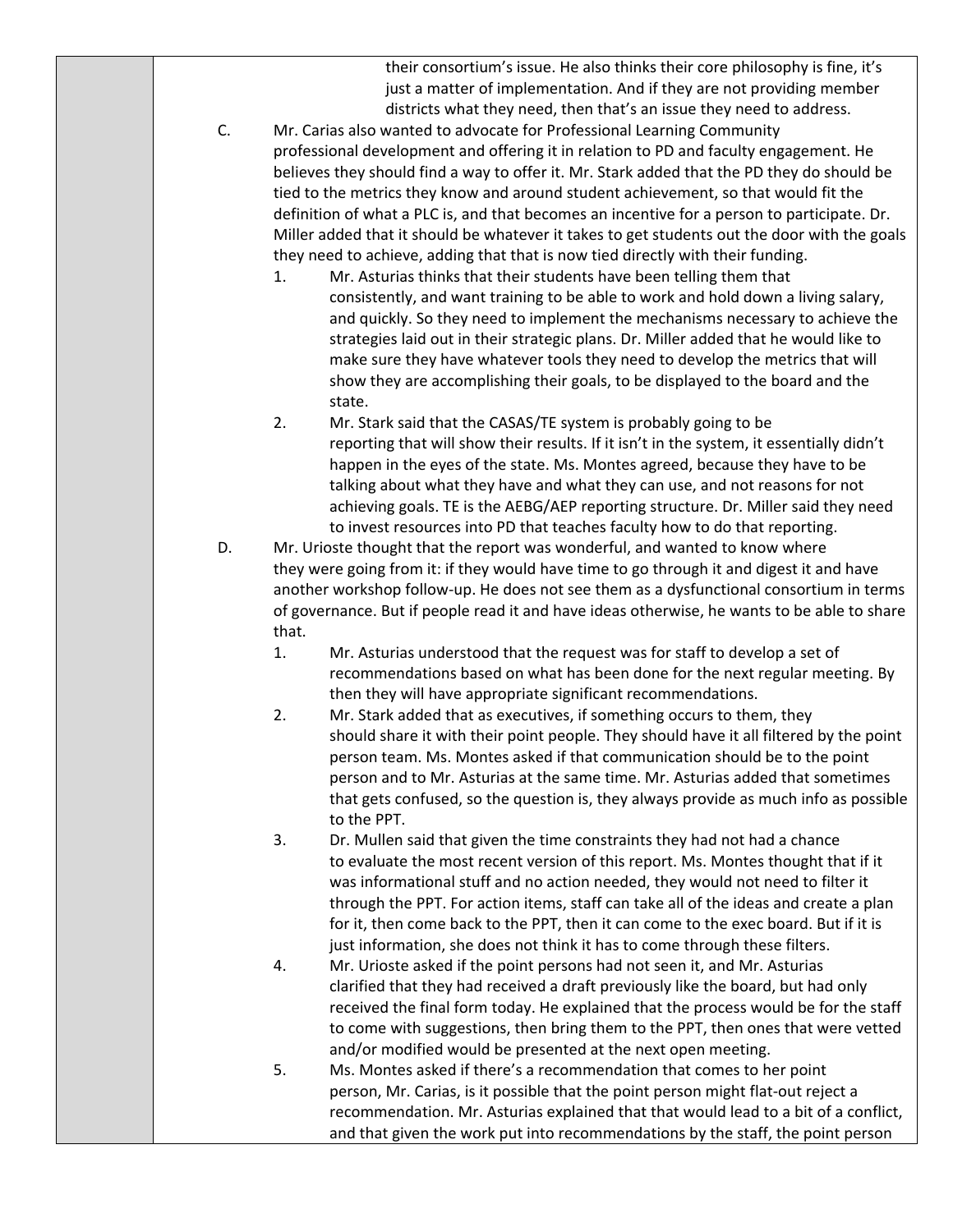can augment the recommendation or offer their own recommendations on it, but it would be unfair to remove staff recommendations at the request of the PPT.

 6. Ms. Montes then asked how they make sure that those ideas then come to everyone. Dr. Miller suggested that this was the reason for the variations in structure amongst consortium. If there is a difference of opinion among staff and point persons, he would suggest they both be included and then flagged so that they can be discussed.

## III. Next Meeting

- A. Ms. Montes said that she would not be at their next meeting on November 16, 2018, but would be here for the facilitative component with the 3‐year plan after the meeting. Mr. Urioste clarified that it was a regular board meeting and not a workshop. The workshop would be from 4PM‐6PM. Mr. Asturias explained that he would be working with Ms. Montes on the agenda, and would share it with Mr. Urioste so he could take Ms. Montes' place as chair.
- B. Ms. Montes added that the next workshop is scheduled for December 7, 2018 centered around funding formulas. It is scheduled at 12PM, but she asked if they could go 1PM-4PM instead since it seemed like it was difficult for some attendees to come to this workshop at 12PM, and she has Grandparents' Day. The board agreed to have the workshop start at 1:30PM and go to 4:30PM instead.

 C. Mr. Asturias wanted to let the board know that he is going on vacation from the 15th to the 27th of November.

D. Mr. Stark asked what exactly was happening for the funding formula workshop December 7th. Mr. Asturias said that his understanding was for staff to get additional information from the world as to different examples of funding formulas, then come up with several useful options for them to look at. Dr. Miller suggested that Ms. Stiehl and Mr. Gorence spend time with Dr. Mullen, find out how the new student‐centered funding formula works, and then perhaps the four of them should talk about where the funding formula is going in the next few years, and that would provide context.

- 1. Mr. Asturias asked whether they should pull the whole funding table out from the report document. Mr. Urioste said that he thought they were only talking about the per pupil column. Mr. Asturias agreed to remove the per pupil column before they upload the document to the website. Mr. Stark explained that the other information about enrollment is public information. Mr. Asturias clarified that they had not yet posted the document to the website and they will proceed accordingly. He added that those who took part in interviews for the report requested a copy, and recommended they send copies to them.
- 2. Mr. Urioste added that he was really impressed with Mr. Asturias, Ms. Stiehl, and Mr. Gorence's work, and wondered if it is possible to copyright the final version of the report as the consortium's work. He clarified that copyright was not the right word, rather, they wanted a statement that if anyone wanted to use or duplicate the report, they would need LARAEC permission. Mr. Asturias said he was not sure if it was possible or not, but added that a possibility was to simply post on their website first. Dr. Miller added that they do need to take credit for it with obvious language on the cover. He also recommended sending it to the state AEP office giving them permission to distribute the document as something they are making available to the field. That gives them credit, and generates goodwill.

3. Mr. Stark asked if they had gotten permission from the various consortia to go that route, and Ms. Stiehl said they might want to check in with them and the interviewees on that, and make sure there is nothing that could be considered disparaging towards individuals or organizations. Mr. Asturias added that in the emails they sent to consortia they also copied the relevant organizations in the